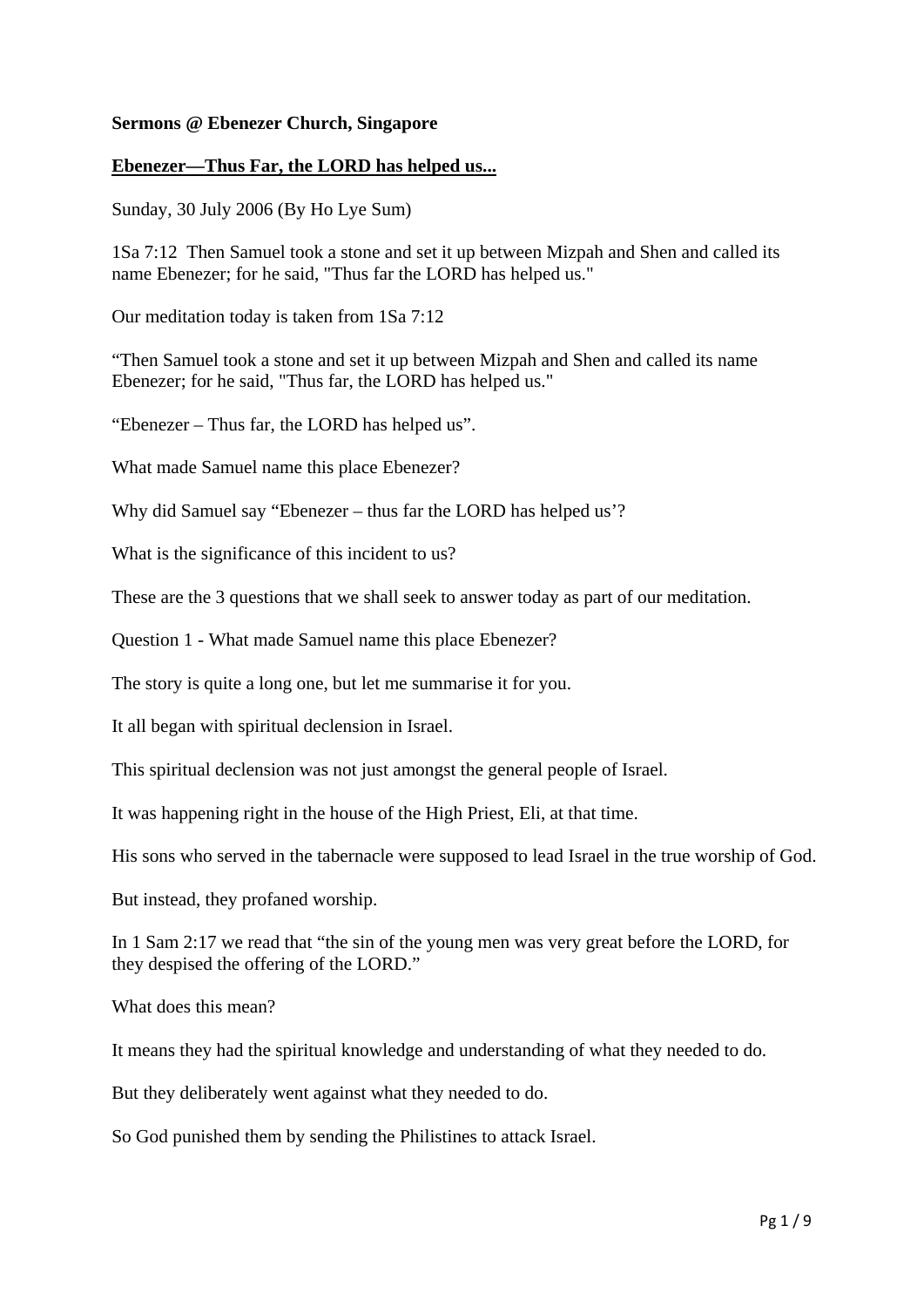This seems to be a consistent way in which God deals with His children when they sin against Him.

He may send undesired situations in our lives so that we may be woken from our sin  $\&$ slumber.

Someone has put it like this: "God whispers to us in our pleasures, speaks to us in our conscience and shouts to us in our pains".

It is His microphone to get our attention.

So that we may realize that we have been wrong and turn back to Him.

Is God speaking to you today?

Perhaps there a major trial you are undergoing?

What is God trying to say to you in that trial?

That is the chance for you to get back to Him so that you can experience His peace.

If we know that the trial is because of some specific sin, we need to repent of it now.

Don't be like Eli's sons who found no room for repentance.

Now, we read in 1 Sam 4 that the Philistines fought a battle against the Israelites.

And this battle was fought at a place called Ebenezer (1 Sam 4:1).

Please note that this is a different Ebenezer from the place that Samuel named in 1 Sam 7:12.

There at Ebenezer, the Philistines killed four thousand Israelite soldiers – that's four battalions.

Please also note that these 4,000 Israelite soldiers who were killed were trained soldiers, not novice fighters.

So after losing this battle, the frantic Israelites started examining themselves, wondering why they lost.

We read in 1 Sam 4:3 that they held a quick conference on this matter.

And the conclusion of the elders, note – the elders of Israel, was this:

They needed to bring the ark of God into the battlefield.

For some reason, the elders of Israel felt that having the physical ark of God will help them win the battle.

Now, we all know that this would do them no good.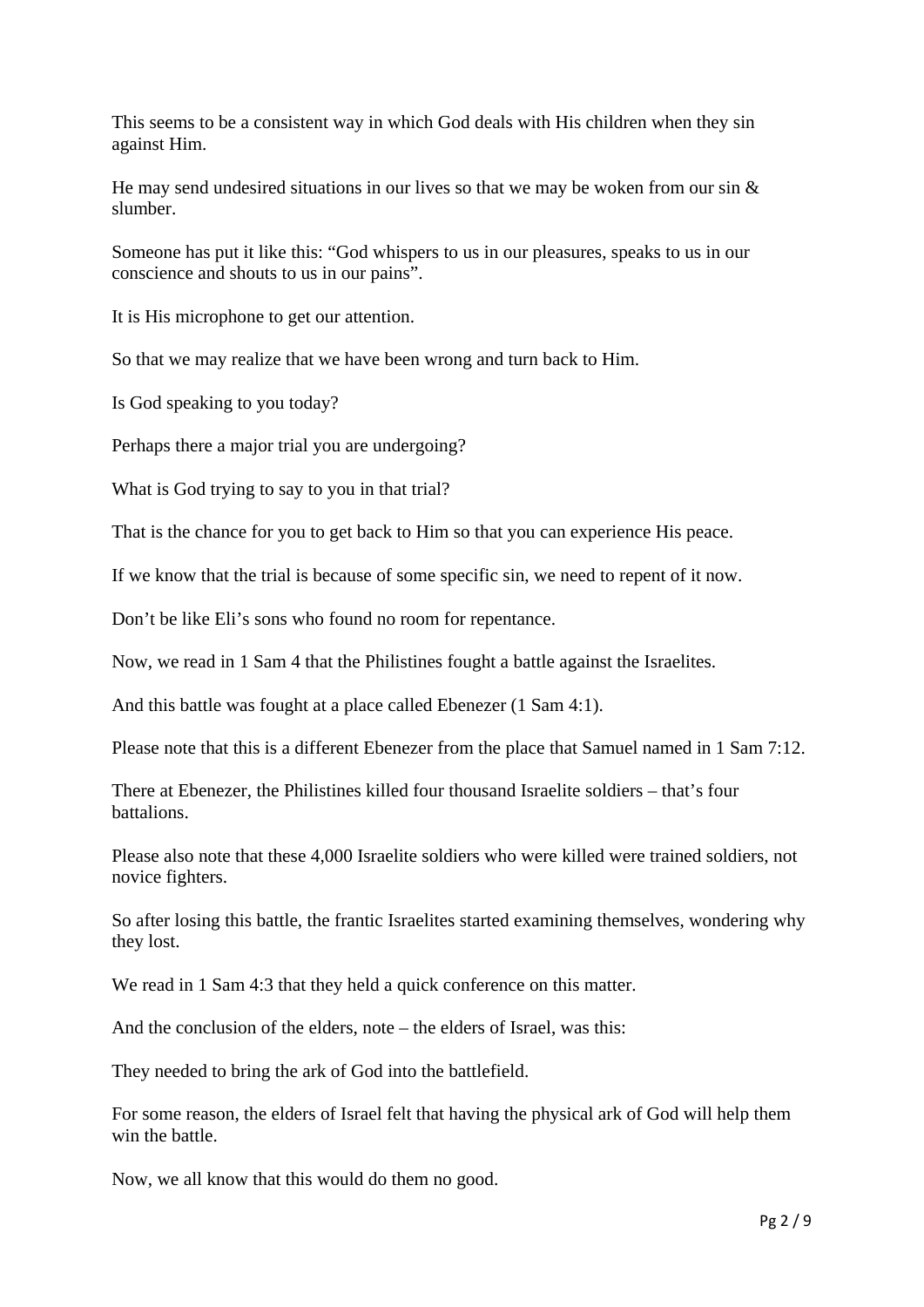Because the ark was but a physical emblem.

Without the true spiritual presence of God, having the ark was useless.

But this situation tells us the sad spiritual state that even the elders of Israel were in.

Can you imagine if one of you came to our pastor and told him that you have bad dreams when you sleep.

And our pastor says to you "wear a "big cross" around your neck whenever you sleep, you'll be alright."

Or he says to you, hold the Bible in your hands when you sleep, you'll be alright.

Now, we all know that it does not work that way.

But the incident shows us that the Israelites were having confidence in physical emblems and formalities.

"Not by might, not by power, but by my Spirit, says the LORD of hosts." – Zech 4:6

The confidence of Israel should have been in the LORD.

Not in physical emblems and formalities.

And we should be reminded that our place in heaven is not guaranteed by how many times you take the Lord's supper.

Rather, it is what the body and blood of Christ mean to you demonstrated in how you live.

That is what will count.

Not how many times you take the Lord's supper.

Nonetheless, the Israelites brought the ark of God into the battlefield.

They started screaming and shouting with lots of emotion.

They thought they would win.

They had the ark of God with them.

They were all emotionally charged up.

But that day, they lost thirty thousand soldiers  $-1$  Sam 4:10.

Almost 8 times worse than what they lost earlier.

The ark of God was captured.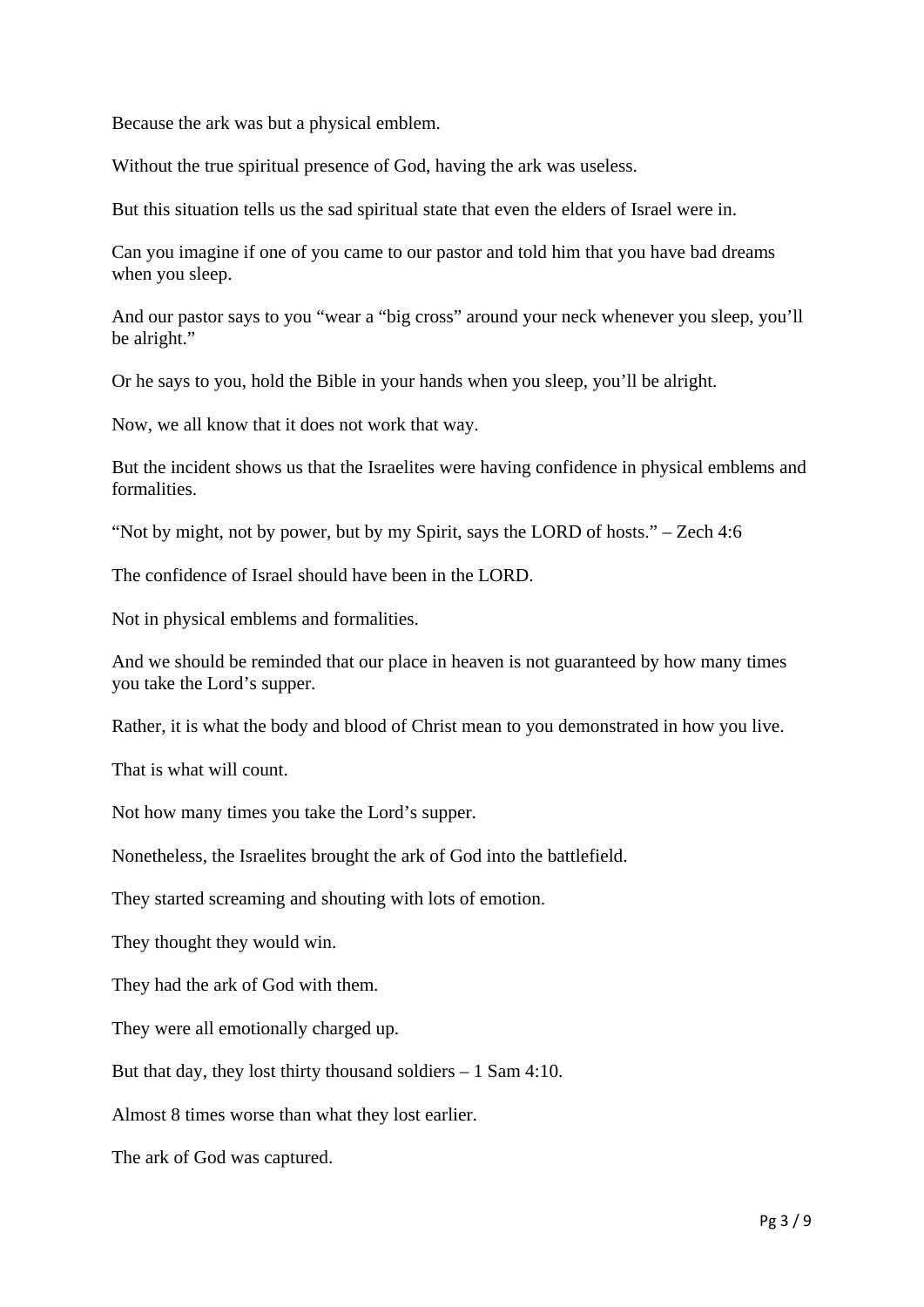The priests – Eli's sons, they all died in the battlefield.

And it all happened at this place called Ebenezer, mentioned in 1 Sam 4:1.

And Eli, on hearing the news, also died.

His daughter-in-law, upon hearing the bad news, gave birth and she died.

But just before she died, she named her child Ichibod.

Ichibod means "the glory of God has departed from Israel".

It was a very sad day for Israel.

It was a disastrous day at this place called Ebenezer.

What a painful lesson when all your hopes are placed in physical emblems and formalities.

I guess those who survived that day will never forget that painful lesson.

And Samuel was one of the survivors.

And that lesson was always clear in his mind.

And thankfully, the story did not end there.

Samuel took over as prophet of Israel.

By the grace of God, spiritual restoration began.

Samuel remembered the disastrous day at Ebenezer.

And God was working things out for the good of Israel.

When the ark of God was with the Philistines, strange things happened to them.

In 1 Sam 5, we read that their idol Dagon was broken twice mysteriously.

No one touched the big statue, but its head and limbs were all disintegrated over night.

And their people suffered from all kinds of illnesses and diseases.

In fact, we were told in 1 Sam 6:19 that 57,000 Philistines died from such illnesses.

Israel did not have to raise a sword and the Philistines kept dying.

And there were more Philistines who died without fighting with Israel than going to war with Israel.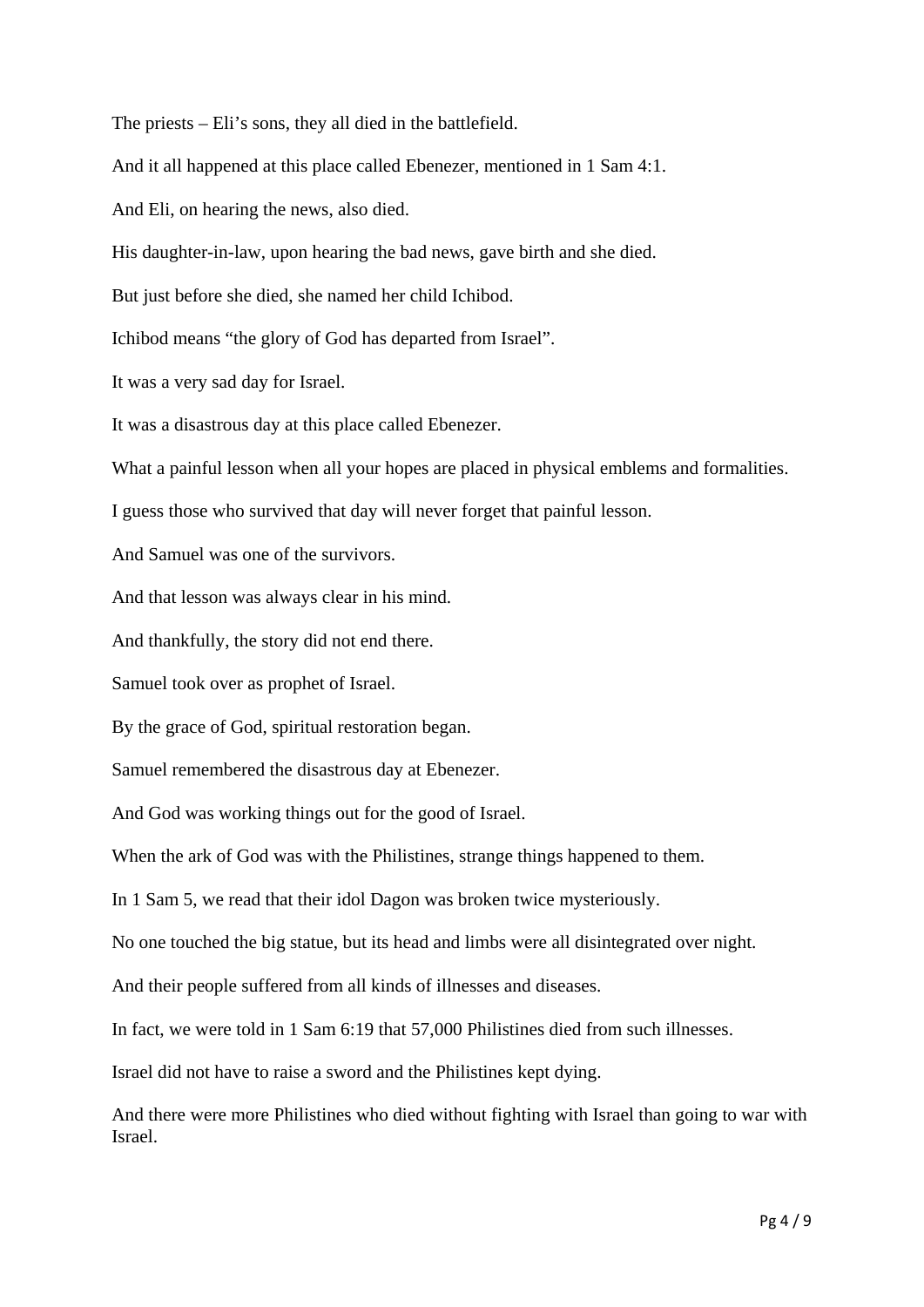It was so bad that the Philistines decided that the ark of God could not remain with them anymore.

And in the meanwhile, Samuel was praying for restoration.

The children of Israel realized their mistakes and sins.

Repentance came upon them.

They said to Samuel in 1 Sam 7:8 "Cry out to the LORD for us…that He may save us from the hand of the Philistines."

They now understood that it was not the ark that will save them.

It was not a strong army that will save them.

It has to be the LORD and the LORD alone who can save them.

And at that time, Samuel was conducting what looked like a worship service at a place between the cities of Mizpah and Shen.

This place was not anywhere near Ebenezer, where Israel lost that disastrous battle.

And there, between Mizpah and Shen, the Philistines attacked them.

They thought that Israel would be most vulnerable at this time since they were having a worship service.

That's where they were wrong.

The LORD came to their rescue.

You see, when you are giving your attention to seeking God, your enemies cannot do anything to you.

The LORD confused the Philistines.

Now, motivated by what the LORD had done, the Israelites pursued the Philistines.

And this time, they overcame them.

This victory took place at this location between Mizpah & Shen.

And so, it is at this location between Mizpah & Shen that Samuel set up a memorial stone.

And this is where he said: "Ebenezer – thus far, the LORD has helped us".

So, from being the name of a place where disaster struck, Ebenezer now literally means "stone of help".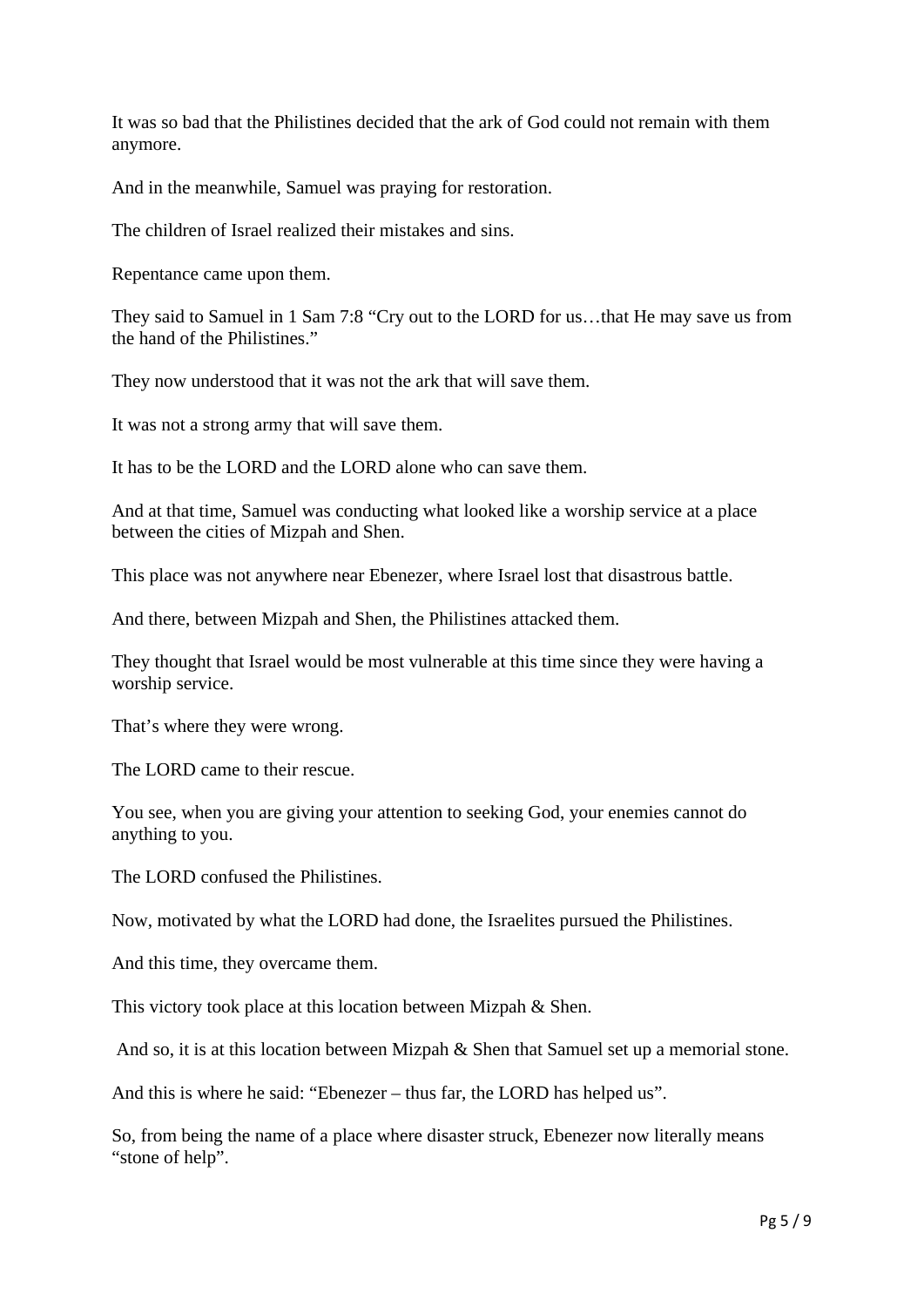So, why did Samuel say 'Ebenezer - thus far the Lord has helped us'?

That is our second question for today.

Samuel was one of the survivors of that dreadful day where Israel lost everything at Ebenezer.

That incident at Ebenezer was a painful lesson for Israel.

They were sternly rebuked.

But now, they have learnt their lesson.

And they have repented.

And Samuel sees the beginning of the restoration of God's presence with Israel.

And he acknowledges the help of God in this battle that took place between Mizpah & Shen.

And so he says, "Ebenezer - thus far, the LORD has helped us".

Why did Samuel say this here?

It was to be a reminder of the dreadful battle that happened earlier at Ebenezer.

It was an acknowledgement of God's hand in the victory they have just experienced.

It was an acknowledgement of the forgiveness received from their repentance of their sins.

It was a reminder of the different effects brought about by repentance versus actions of human confidence.

It was a reminder to Israel that they cannot do anything without the help of God.

And this sets the tone of the direction for all their future actions.

It was an acknowledgement that they were totally dependent on God.

God has to lead them forward; otherwise, they will all fall like they did earlier.

And so, Ebenezer became a milestone in their path of spiritual restoration and progress.

And it becomes a reminder that their step forward has to be in faith, trusting in the LORD and nothing else.

Now, what is the significance of all these to us?

There are 2 things I want to say here and with that I will close.

First, the Apostle Paul says in Acts 26:22 "To this day I have had the help that comes from God, and so I stand here testifying to both small and great, ...."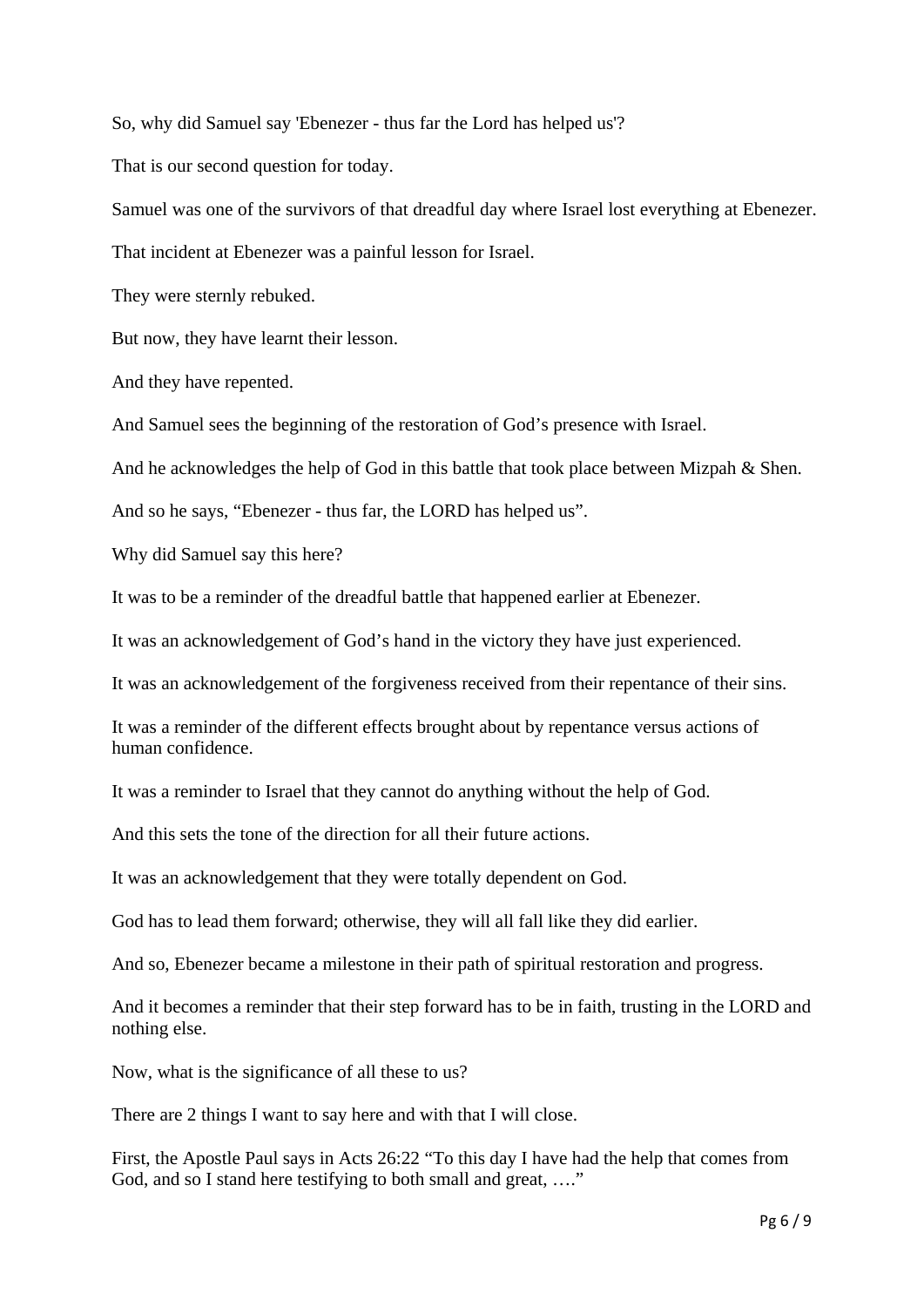Then in 1 Cor 15:10, he says "...by the grace of God I am what I am, ...."

It appears that the Apostle Paul regularly acknowledges that it is God who has brought him to the stage that he is in.

That is not just a humble expression attributing his achievements totally to God's grace.

It is also a statement of his submission to the Lord's will going forward.

Now, my dear Christian friends, you would probably have experienced your own "Ebenezers" in your lives.

And I want to suggest to you that it is a good practice to regularly take stock of your life situation.

None of us will know how much of our life is already done so far.

The Lord may choose to take us away suddenly.

And so, the regular practice of self examination and milestone checks on our spiritual lives will help us number our days.

And the lesson of Ebenezer will remind us that above all, seeking the Lord's presence should be our priority.

Do we experience His presence more today than a year ago?

Are we progressing in our spiritual life?

If not, why?

Do we realize that it is the Lord who has led and helped us thus far?

Let us examine ourselves.

To those of you who are not Christians, could God be speaking to you today?

The Israelites went their own way and God used that incident at Ebenezer to teach them a major lesson.

It was a very painful lesson but that brought them back to the path that would give them eternal life.

Have there been any similar incidents in your life that you just brushed aside without much consideration?

Eli's children were warned, but they did not take heed to God's warning.

They died a miserable death without making peace with God.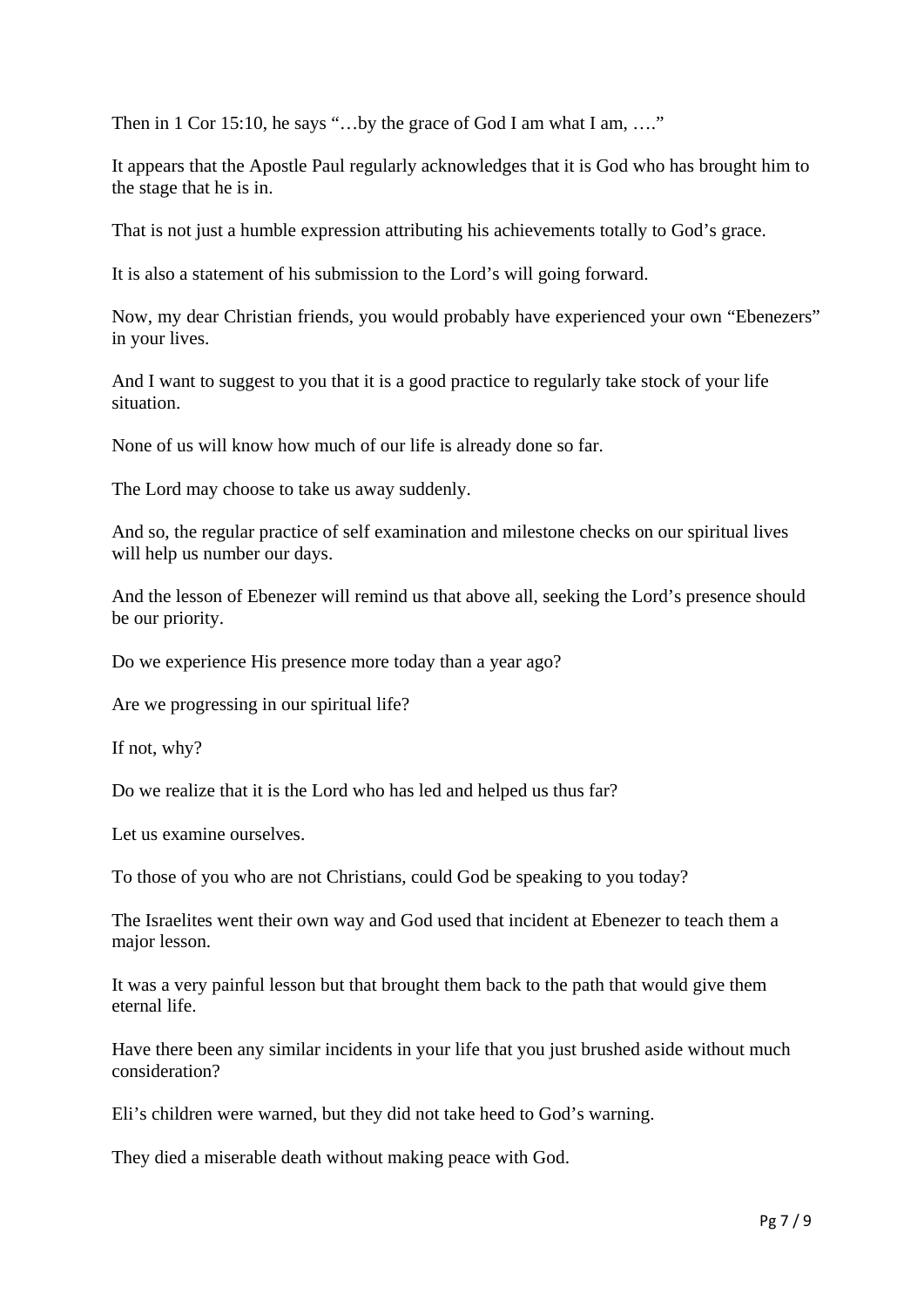Don't let that happen to you.

Please think about your life and whether you have peace with God, the Creator of the heavens & the earth.

Talk to the leaders of our Church so that we can help you understand the only way you can find peace through Jesus Christ.

Friends, this is about eternal life.

Please think about it seriously.

Secondly, the regular worshippers in our midst are probably aware that we will be registering our Church with the name Ebenezer Church.

Why did we choose this name?

We had toggled with many names.

We needed a biblical name.

We were hoping to get a one-word name rather than a 2-words one.

We were hoping to get a name that uses the first few letters of the alphabet so that it appears early in any alphabetical listing.

We needed a name that would resonate easily with our people.

We needed a name that would easily convey the doctrines held by the Church.

As a fellowship, in case you have forgotten, we have been in existence for 11 years now.

It is not a long time; neither is it short relative to the ages of most of us.

We started in 1995 as a small worship service here in ACS Independent School.

Some of the children in our midst were born in that year.

Many of you children were born after that year.

We still have pure mandarin speaking members.

We still have bilingual members.

We now have a sizeable Filipino fellowship in our midst.

We even have a full time minister.

Indeed, the Lord has led us thus far.